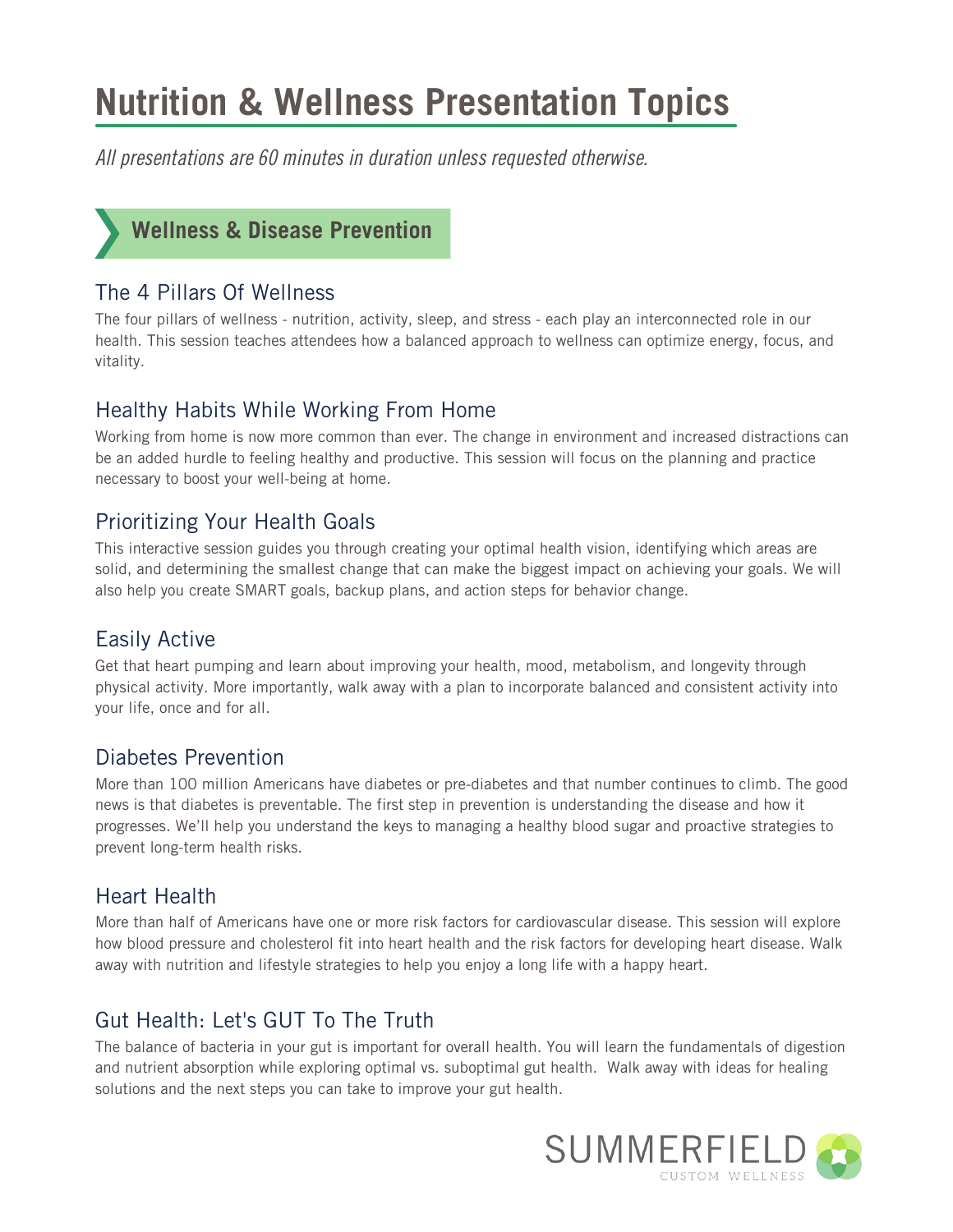# Inflammation And Foods That Impact It

Inflammation is our body's protective response, but when is it harmful, and when is it helpful? This class covers how food affects inflammation and the effect it may have on your health. Join us to learn how to fill your plate with foods that fight inflammation and reduce those that feed it!

# The Sugar Sweet Spot

Some people are easily able to include sugar as part of a balanced diet. Other people need help dialing back their sugar habit. Yet, others want to avoid the weight gain, chronic disease, inflammation, poor gut health, and hormonal imbalance that can accompany the overconsumption of sugar. Come gather the facts about sugar to identify your personal sweet spot.

# Debunking Dieting Myths

With all of the information available from the internet, TV, and our friends and family, how are we supposed to know which to apply and which to ignore? Let us help you separate fact from fiction and learn strategies that will be sustainable, enjoyable, and customized to your body's needs.

# The Secret Life Of Nutrition Labels

Did you know that a "fat-free" product may contain fat, but a "gluten-free" product contains absolutely zero gluten? There's a lot of information packed into one sneaky nutrition label. Uncover the secrets hiding in each area of the label, learn how to outsmart labeling health claims, and put it all together to decide which foods fit for you and which are in disguise.

# The Rainbow Road To Health

The scientific verdict is indisputable: the healthiest diets are not strictly white and brown. Colorful food is key to fueling every process in our body for a vibrant life. Learn about rainbow-colored nutrient powerhouses and ways to infuse more of them into your diet.

# Hydrate For Health

Did you know water is the cheapest and easiest daily habit for health? From energy to digestion to temperature regulation, hydration is the key. So why is it so difficult to stick to this free daily habit for health? Join us to explore how water is vital for health and our patients' favorite tricks for getting it all in!

# Nurturing Your Relationship With Food

Internal and external factors influence how we perceive foods and how those perceptions impact our behaviors. Develop simple strategies to help you repair negative feelings about your diet and build a long-term, healthy relationship with food.

# Mindfulness At Mealtime

Healthy eating and stress reduction are two essential pillars of optimal health. Unfortunately, both of these things can be hard to juggle with a busy lifestyle. Learn fun and straightforward strategies to promote health and happiness while enjoying meals to the fullest.

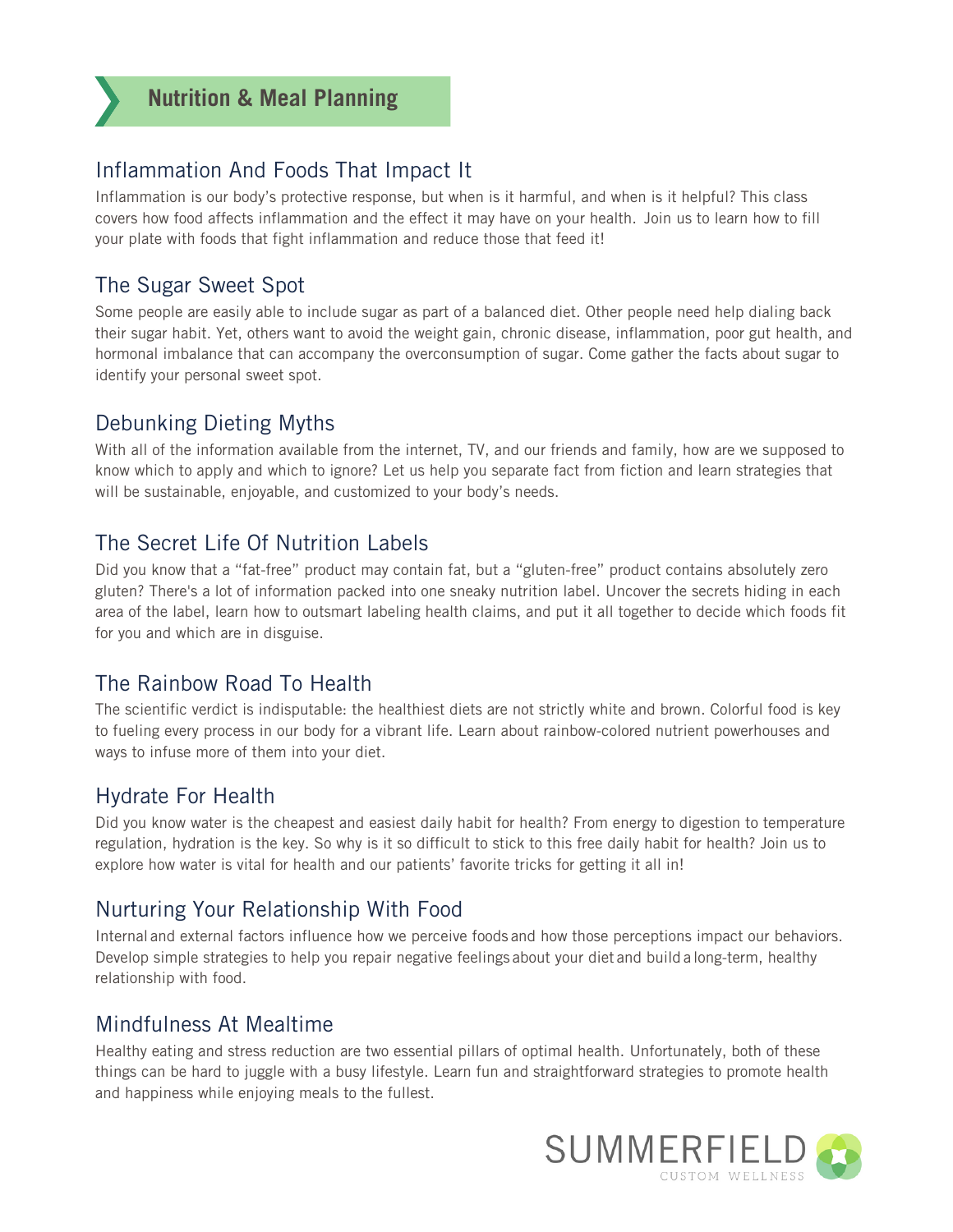# Fueling Your Lifestyle With Quick And Easy Meals

You need energy to get through a busy day! Identify the right balance of carbs, proteins, fats, vitamins, and minerals to fuel your body day in and day out. You'll walk away with quick and simple meal ideas and restaurant options that can provide sustained energy throughout the day.

#### Meal Planning Magic

With a step-by-step system in place, getting a home-cooked meal on the table won't need to feel like a full-time job. Learn about the best meal planning and prepping strategies, tools, apps, and websites, and walk away with a meal planning framework to save you money and time in the kitchen.

#### Smart Snacking

To snack or not to snack? Many people are questioning their choices between meals. Find out how urges to snack might not be true hunger, how snacking can fit into your personal meal patterns, and how to build a balanced snack.

# Dining Out With Confidence

Meals outside the home are a big part of life for many people. Some assume you can't eat healthy if you travel often or if you prefer to let someone else do the cooking. Learn about the most common issues people face when dining out as well as some simple tips for choosing something off the menu that you'll enjoy without sabotaging your health goals.

# Cooking With Confidence

Reignite your culinary excitement by learning new ways to prep your favorite ingredients. This session focuses on basic cooking and knife skills, introduces common kitchen tools, and explores how to get a different end product by varying cooking methods.



# Stress Reduction And Building Resiliency

It's normal to feel stress from time to time, but chronic stress can lead to serious health concerns. Learn how nutrition and stress management can work hand in hand and stress reduction activities to try at home. You will also learn the ABCs of resilience and strategies for bouncing back.

# Sleep Your Way To Better Health

Sleep isn't a luxury; it's an essential pillar of health that ensures the rest and repair your body needs for healthy and happy functioning. Unfortunately, sleep doesn't come easily for many people. Learn nutrition and lifestyle strategies to improve your sleep quality and duration and to support your energy, mood, and overall health.

#### Sleep, Stress, And Self-Care

People often think of sleep, stress management, and self-care as luxuries but these are all essential components to a healthy, balanced lifestyle. We'll cover why these areas of wellness are so important to your overall health and some simple strategies that you can implement at home to feel like your best self.